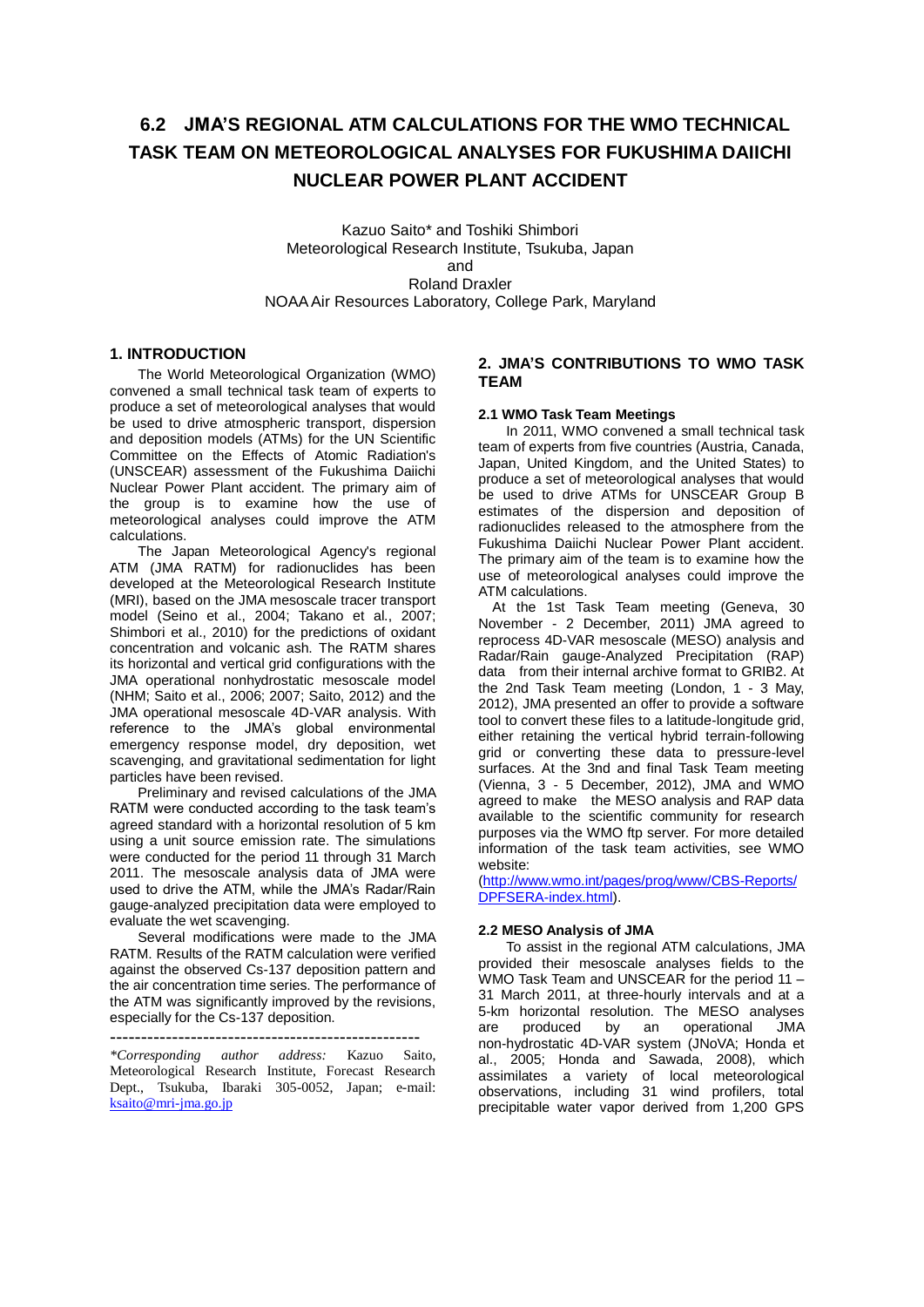stations, and JMA RAP data. All analysis fields including liquid and solid precipitation are produced by a three hour forecast of the outer-loop model of the incremental 4D-VAR with a horizontal resolution of 5 km. The MESO output covered 719 (x-direction) by 575 (y-direction) grid points on a Lambert Conformal projection (30N and 60N at 140E), up to about 21 km above ground level (AGL). There are in total 50 levels, including 11 levels below 1 km AGL.

Figure 1 shows the one hour average of surface precipitation by JMA-MESO for 1200-1500 UTC, 15 March 2011, one of the critical deposition episodes. Most of surface precipitation over northern Japan during this period was in the form of snow (center panel) except in some of the coastal areas.



Fig. 1. Accumulated surface precipitation (mm per hour) by JMA-MESO for 1200-1500 UTC, 15 March 2011. Rain (left), snow (center) and total precipitation (right).

#### **2.3 Radar/Rain Gauge-Analyzed Precipitation (RAP)**

JMA also provided the RAP dataset at 30 minute intervals, with a horizontal resolution of 45 seconds in longitude and 30 seconds in latitude covering a region from 118-150 degrees east longitude and from 20-48 degrees north latitude (2560 by 3360 grid points). JMA produces RAP by calibrating one-hour accumulated radar echo data with one-hour accumulated rain gauge precipitation data. It collects data from 10,000 rain gauges operated in Japan and data from 46 C-band radars operated by JMA and the Ministry of Land, Infrastructure, Transport and Tourism (MLIT). A detailed description of RAP is found in Nagata (2011).

RAP intensities at 1 hour intervals for 1200-1500 UTC, 15 March 2011 are shown in Fig. 2. This illustrates a good agreement of RAP with the JMA-MESO total precipitation (Fig. 1). circle-shaped small intense precipitation area is seen around the radar site at Sendai (38.3N, 140.9E) for 1200-1300 UTC (left), which is due to a bright-band observed by the Sendai radar.



Fig. 2. Rainfall intensity (mm) by JMA RAP for 15 March 2011. 1200-1300 UTC (left), 1300-1400 UTC (center) and 1400-1500 UTC (right).

## **2.4 File Converter Kit and WMO Ftp Site**

JMA provided the MESO and RAP data in the JMA

provided the MESO and RAP data in GRIB2 format to members of the Task Team and UNSCEAR. The MESO data are on a Lambert conformal projection in the horizontal coordinate and a terrain-following hybrid vertical coordinate. Furthermore, while the GRIB2 format is regulated by WMO as a common format to exchange meteorological data, it might not an easy task to decode and process GRIB2. Considering the situation, JMA decided to provide a tool to read and process the MESO and RAP data. The tool provides the following three functions;

i) to convert the GRIB2 format data to the FORTRAN sequential binary format data (GrADS),

ii) to re-project data from the Lambert conformal projection to a regular latitude-longitude projection, iii) to covert data from terrain-following hybrid vertical coordinate to an isobaric coordinate at arbitrary pressure planes.

Both the JMA MESO and RAP data were made available to the UNSCEAR community through a WMO hosted password protected FTP site with read instructions and the previously described file converter kit. The data are also available on the WMO web server [\(http://wmo.int/metadata1\)](http://wmo.int/metadata1) to the scientific community for research purposes with acknowledgement to JMA as the data source. For access to the password, researchers should contact WMO (dpfsmail@wmo.int).

## **3. JMA REGIONAL ATM**

#### **3.1 Brief Description of RATM**

The JMA RATM is the mesoscale tracer transport Lagrangian model which is driven by the MESO analysis. The JMA operational products of RATM are the photochemical oxidant information and the volcanic ash fall forecast in Japan. RATM was not previously applied in predicting the dispersion and deposition of radionuclides. The details of RATM are described by Shimbori et al. (2010).

For the prediction of radionuclides with RATM, the deposition schemes have been upgraded. Only washout processes are considered for wet deposition of light particles. The below-cloud scavenging rate is given by Kitada (1994):

$$
\Lambda_w = 2.78 \times 10^{-5} \, P^{0.75} \, [1/s],
$$

where P is the precipitation intensity [mm/h] given by the three-hour average of the accumulated precipitation from the MESO data or every 30 minutes from the RAP data. On the other hand, wet deposition for a depositing gas is considered only as a rainout process. The in-cloud scavenging rate is given by Hertel et al. (1995):

Λ<sub>r</sub>=P/{[(1-LWC)/6.56x10<sup>-3</sup>T+LWC]Z<sub>r</sub>},

where LWC is the liquid water content, T is the  $temperature [K]$ , and  $Z<sub>r</sub>$  is cloud thickness defined by the MESO data.

Wet deposition is applied to tracer particles or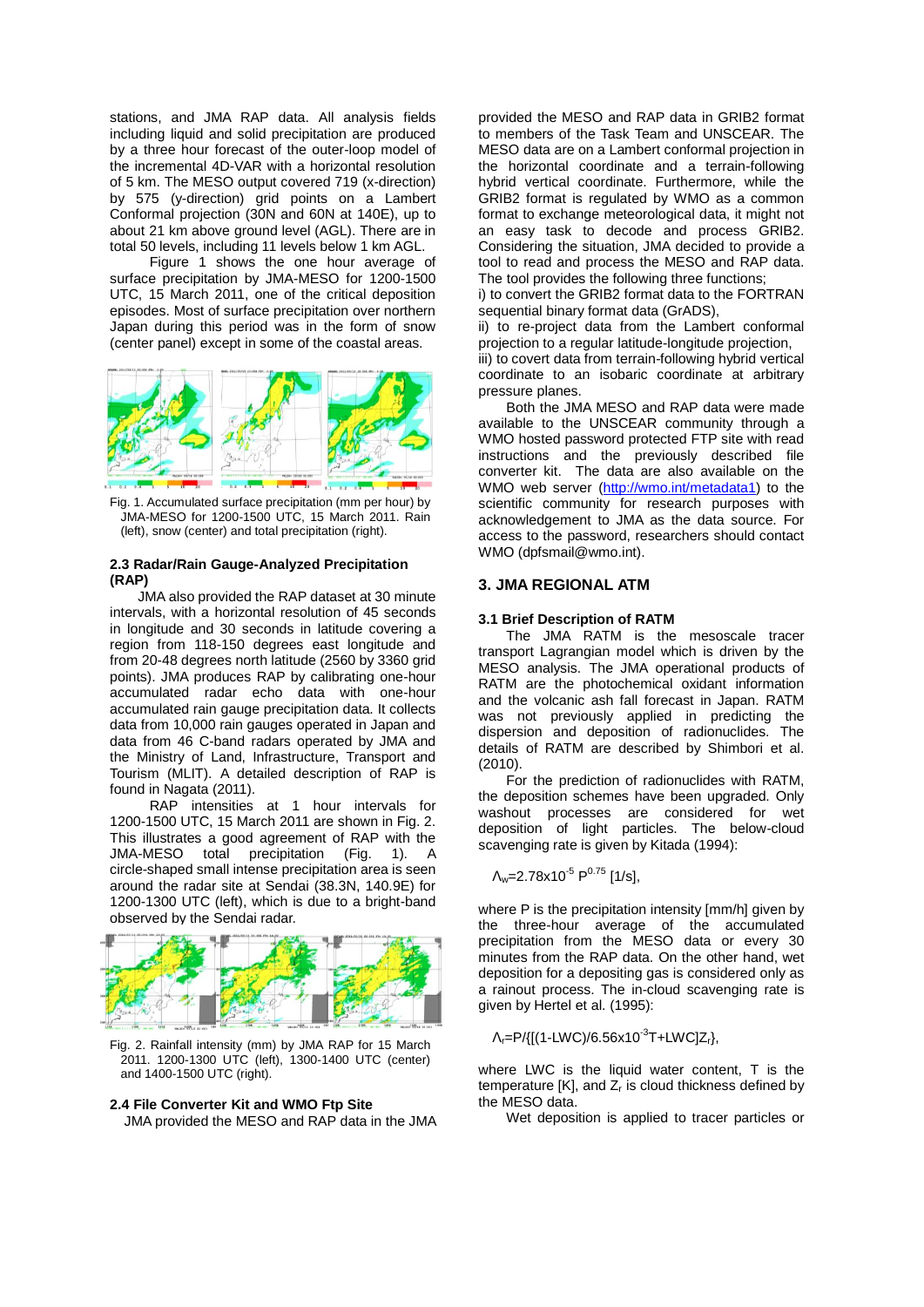gases under the height of about 3000 m in the original RATM. Dry deposition is simply computed from the following deposition rate (Iwasaki et al., 1998):

## $\Lambda_d = V_d/Z_d$ ,

where  $V_d$  is the dry-deposition velocity and Zd is the depth of surface layer. The value of  $V<sub>d</sub>$  is set to  $1x10^{-3}$  m/s for light particles or  $1x10^{-2}$  m/s for depositing gas (Sportisse, 2007; Draxler and Rolph, 2012), and  $Z_d$  is 100 m for both tracer types.

Furthermore, gravitational settling is considered for light particles in the vertical advection step. These tracer particles follow the Stokes' law with the Cunningham correction coefficient. The grain-size distribution assumes a log-normal with mean diameter of 1 μm and standard deviation of 1.0 (upper cutoff: 20 μm), and a uniform particle density of 1  $g/cm<sup>3</sup>$ . Note that if a tracer particle moves under the model surface in the vertical advection or diffusion step, it is forcibly reflected to the mirror symmetric point above the surface.

Specifications of preliminary version of JMA RATM are listed in Table. 1.

|           | Table 1. Specifications of JMA RATM (preliminary |  |  |
|-----------|--------------------------------------------------|--|--|
| version). |                                                  |  |  |

| Meteorological Field          | 3 hourly outputs of JMA MESO         |
|-------------------------------|--------------------------------------|
|                               | analysis                             |
| Grid Size                     | 5 km                                 |
| Number of Tracers             | 100,000/3 hr                         |
| Horizontal Diffusion          | Gifford (1982)                       |
| Vertical Diffusion            | Louis et al. (1981)                  |
| Dry Deposition                | Ngas: None                           |
|                               | Dgas: $V_d = 1 \times 10^{-2}$ m/s   |
|                               | Lpar: $V_d = 1 \times 10^{-3}$ m/s   |
| Wet Scavenging                | Ngas: None                           |
|                               | Dgas: Hertel et al. (1995) with      |
|                               | Henry's constant=0.08                |
|                               | Lpar: Kitada (1994) with accumulated |
|                               | liquid precipitation analysis        |
| <b>Gravitational Settling</b> | Ngas: None                           |
|                               | Dgas: None                           |
|                               | Lpar: Stokes' law with Cunningham    |
|                               | correction                           |

Ngas: Noble gas, Dgas: Depositing gas, Lpar: Light particle

#### **3.2 Use of MESO and RAP Data**

The motion of tracer particles in RATM is calculated in the same coordinate system as the MESO analysis (Lambert conformal in the horizontal and a terrain-following hybrid in the vertical). From the point of view of the wet deposition process, due to the restriction of the treatment of the ice phase in the current RATM, only liquid rain (left panel of Fig.1) was considered in the calculation, not the total precipitation (right panel of Fig. 1)

When using the RAP data, instead of the 3-hourly accumulated precipitation by MESO, the RAP precipitation intensity at each MESO grid point (5-km horizontal resolution) is calculated from the spatial average of the surrounding 25-grid cells of RAP (1-km resolution) every 30 minutes. Due to the restriction of the current RATM's treatment of the ice phase, all RAP precipitation was considered to be liquid rain in the calculation.

#### **3.3 Revision of RATM**

As previously mentioned, the JMA MESO analysis is produced by a three hour forecast of the outer-loop model (NHM with a horizontal resolution of 5 km) of 4DVAR. These are not averaged values in the assimilation window but instantaneous values predicted by the outer loop model at the analysis time (end of the 3-hour assimilation window) and stored as the analysis field. Because instantaneous vertical motion is affected by gravity waves, simple time interpolation of updrafts between the 3 hourly analysis fields may yield an overestimation of the vertical advection of the air parcel, even if the magnitude of updraft is small.

To compensate for the above situation, in the revised version of RATM, the vertical advection is calculated using a spatially-averaged (9-grid cells) value of the MESO vertical velocity and the vertical motion is assumed to be terrain-following  $(w^*=0)$  at the lowest model level (40 m).

Figure 3 compares 24-hour Lpar accumulated deposition for unit release at 0000-0300 UTC, 14 March 2011. Difference is seen in the deposition over the sea off the east coast of the Kanto Plain.





In the preliminary version of RATM, wet scavenging was assumed to occur below about 3,000 m ASL, but deposition over Miyagi prefecture was overestimated. In the revised RATM, this overestimation was ameliorated by reducing the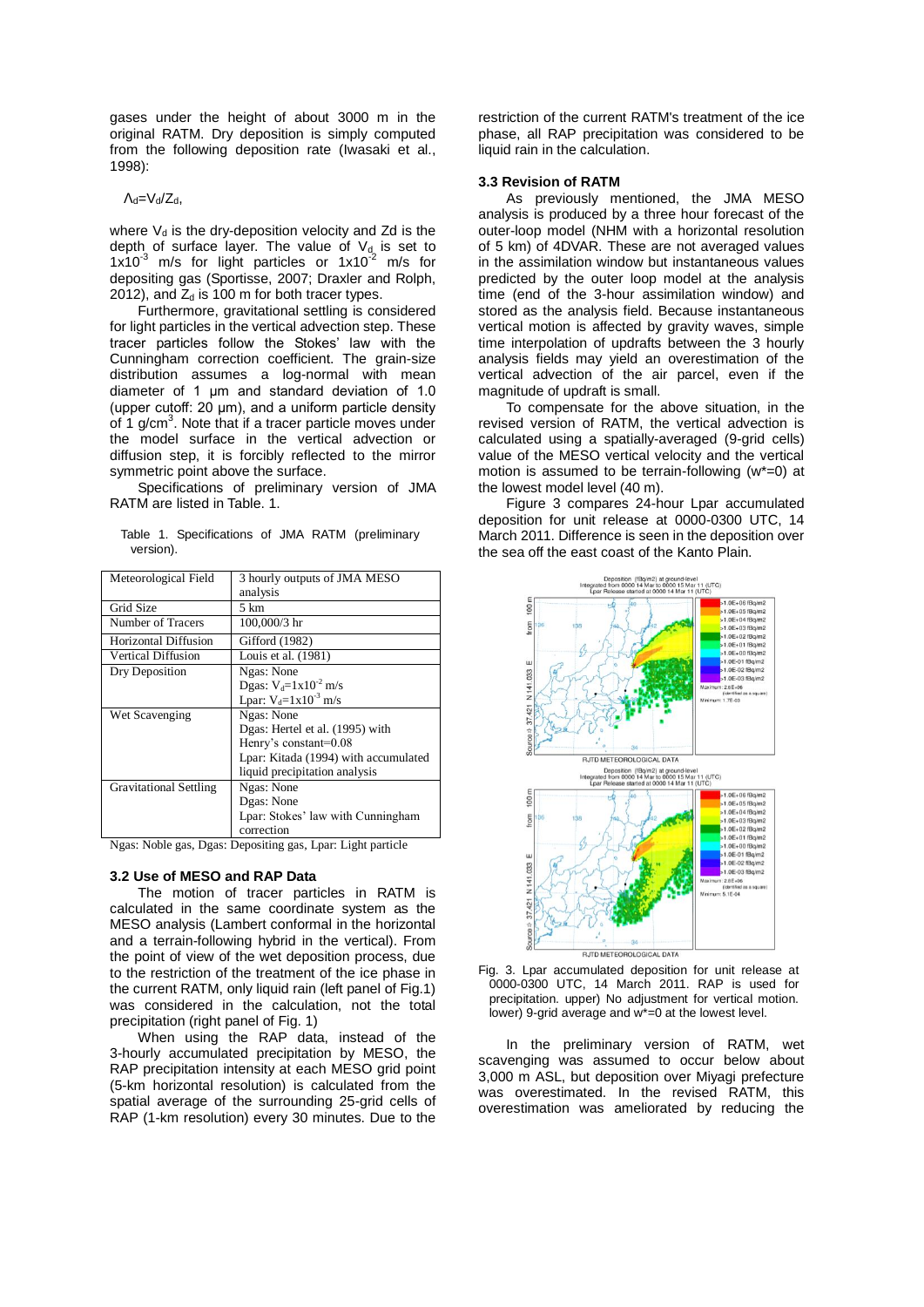level of wet scavenging to below about 1,500 m.

Some improper treatments of horizontal and vertical interpolations of the kinematic fields were found in the preliminary version of RATM. These computational bugs were also corrected in the revised version. Also the number of tracer particles was increased from 100,000/3 hr to 300,000/3 hr, but the impact was almost negligible (figure not shown).



Fig. 4. Lpar (Cs-137) accumulated deposition for 11 March-3 April 2011using the JAEA source. upper left) Preliminary RATM with MESO precipitation. upper right)<br>Preliminary RATM with RAP Preliminary precipitation. lower) Same as in upper figures but results by the revised RATM.

Figure 4 compares Cs-137 accumulated deposition for 11 March-3 April 2011 using the JAEA release rates. Overestimation of deposition over Miyagi prefecture and west Kanto in the preliminary RATM (upper figures) is ameliorated in the revised RATM (lower figures). When RAP data is used for precipitation, a dense deposition area in the northwest of Fukushima Daiichi Nuclear Power Plant is more distinctly reproduced (right figures).

## **4. VERIFICATIONS AGAINST OBSERVATION**

The Cs-137 deposition patterns and the time series of low level air concentrations at Tokai (JAEA) were verified against observed deposition from ground and aerial measurements (Fig. 5 of Draxler et al., 2013). The statistical metrics used in Draxler et al. (2013) was applied to the results of the preliminary and revised RATMs. The release rates estimated by JAEA are used for the calculations. Two sets of calculations were examined, where the precipitation was given by the MESO or the RAP data.

Table 2 shows verification statistics by RATMs for Cs-137 deposition. Here, R is the correlation coefficient, FB the fractional bias, FMS the Figure of Merit in Space, FOEX the factor of exceedance, %FA2 the percentage within a factor of two, and KSP the Kolmogorov-Smirnov parameter. METRIC 1-4 mean rank metrics evaluated by the above parameters. For more detail, see Section 8 and Appendix A of Draxler et al. (2013). Performance of the revised RATM is significantly improved compared with the preliminary version of RATM for almost all evaluation parameters and rank metrics. Use of RAP data for precipitation improves the correlation coefficients, but rank metrics become slightly worse.

Table 3 is the statistics for Cs-137 concentration at the JAEA observation site. Performance of revised RATM using MESO precipitation slightly improves in terms of the rank metrics, while the revision does not improve the metrics when the RAP data were used for precipitation.

Table 2. Statistics of JMA RATMs by NOAA verification tools. Cs-137 deposition using the JAEA source.

| <b>RATM</b>             | R    | FB      | <b>FMS</b> | <b>FOEX</b> | %FA2  | <b>KSP</b> | <b>METRIC 1</b> | <b>METRIC 2</b> | <b>METRIC 3</b> | <b>METRIC 4</b> |
|-------------------------|------|---------|------------|-------------|-------|------------|-----------------|-----------------|-----------------|-----------------|
| <b>Preliminary MESO</b> | 0.45 | $-0.02$ | 100.00     | $-0.46$     | 51.01 | 10.0       | 3.09            | 2.60            | 4.08            | 4.59            |
| <b>Preliminary RAP</b>  | 0.77 | 0.54    | 100.00     | 9.67        | 41.99 | 11.0       | 3.22            | 2.63            | 4.02            | 4.44            |
| <b>Revised MESO</b>     | 0.70 | $-0.04$ | 99.63      | $-0.83$     | 37.94 | 10.0       | 3.37            | 2.75            | 4.35            | 4.73            |
| <b>Revised RAP</b>      | 0.84 | 0.56    | 99.08      | 9.12        | 35.73 | 13.0       | 3.28            | 2.65            | 4.10            | 4.46            |

Table 3. Statistics of JMA RATMs by NOAA verification tools. Cs-137 concentration using the JAEA source.

| <b>RATM</b>             |      | FB          | <b>FMS</b> | FOEX     | %FA2  | <b>KSP</b> | <b>METRIC</b> | <b>METRIC 2</b> | <b>METRIC 3</b> | <b>METRIC 4</b> |
|-------------------------|------|-------------|------------|----------|-------|------------|---------------|-----------------|-----------------|-----------------|
| <b>Preliminary MESO</b> | 0.51 | $-0.82$     | 80.00      | $-21.43$ | 21.43 | 43.0       | 2.22          | .63             | 2.79            | 3.01            |
| <b>Preliminary RAP</b>  | 0.59 | .66<br>$-1$ | 57.50      | $-45.24$ | 4.76  | 64.0       | .46           | 0.93            | 1.55            | 1.60            |
| Revised MESO            | 0.39 | $-0.40$     | 77.5       | $-19.05$ | 14.29 | 43.0       | 2.30          | .67             | 2.92            | 3.06            |
| <b>Revised RAP</b>      | 0.07 | . 68        | 62.5       | $-42.86$ | 9.52  | 67.0       | l.12          | 0.59            | 1.26            | 1.36            |